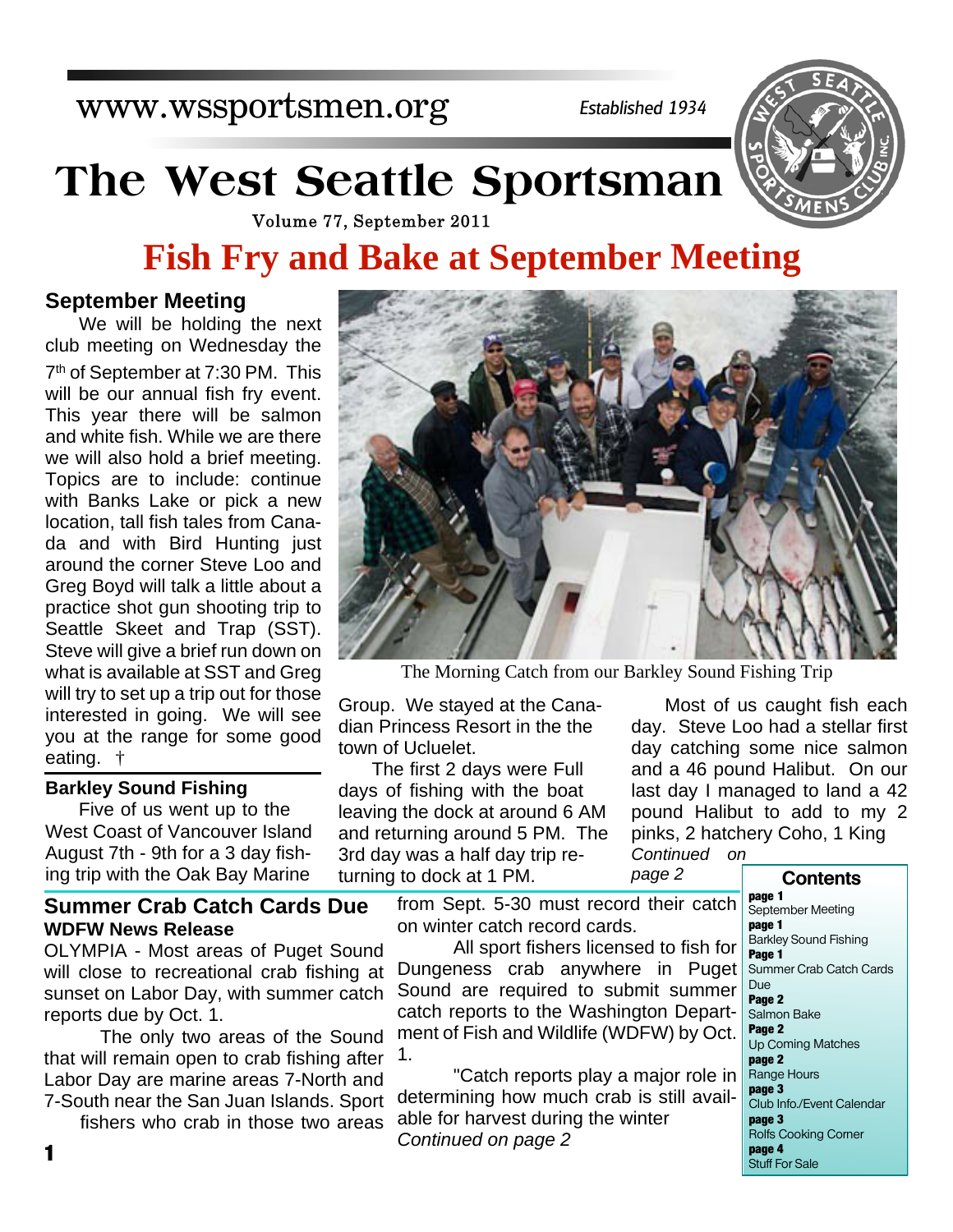*Crab Catch Cards from page 1* season," said Rich Childers, WDFW's shellfish policy lead. "It's important that we receive reports from everyone licensed to fish for crab in Puget Sound whether or not they caught crab this year."

Childers said WDFW will announce winter crab seasons for Puget Sound in early October, after completing its assessment of the summer fishery.

Crabbers can submit catch record cards to WDFW by mail at CRC Unit, 600 Capitol Way N., Olympia, WA 98501-1091. They can also report their catch online at http://bit.ly/WkXeA from Sept. 5 through Oct. 1.

Crabbers who fail to file their catch reports on time will face a \$10 fine when they purchase a 2012 Puget Sound crab endorsement.

Sport crabbers who fish for Dungeness crab in any area of Puget Sound after Sept. 5 should record their catches on winter catch record cards, Childers said. Winter cards are now available at sporting good stores and other license vendors across the state.

For more information about recreational crabbing in Puget Sound, see WDFW's website at http://wdfw.wa.gov/fishing/shellfis h/crab/ †

#### **Salmon Bake**

It was a warm summer evening and the ocean air blowing in the wind. We had salmon on the grill and desserts on the table. What an excellent way to spend a night out amongst friends.

We would like to thank all of those that came out and brought some food. We couldn't have done it with out you. It all tasted delicious and the location worked out great. If you went home hungry the only one to blame is your self. If you missed out on this year's you will get another chance next year. †



Tony and his 42lb Halibut

#### **Up coming Small bore & Air Matches**

| Sep 10 <sup>th</sup>                    | Puyallup | State 4-H Championship             | Shellenbe |
|-----------------------------------------|----------|------------------------------------|-----------|
| Sept 10th-11 <sup>th</sup>              | Tacoma   | State Conventional Prone C'ship    | Crossman  |
| Sept 24 <sup>th</sup> -25 <sup>th</sup> | Tacoma   | Schützenfest/ Outdoor Int'l C'ship | Crossman  |
| Nov 12 <sup>th</sup>                    | Seattle  | Air Pistol & Standard Pistol       | Cozens    |
| Nov 12 <sup>th</sup> -13 <sup>th</sup>  | Olympia  | State Indoor Int'l 3-P C'ship West | Crossman  |
| Nov 19 <sup>th</sup>                    | Puyallup | JORC (West)                        | Shellenbe |
| Dec 3rd                                 | Olympia  | JOARC (West)                       | Crossman  |
| Dec 10 <sup>th</sup>                    | Seattle  | Air pistol & Standard pistol       | Cozens    |
|                                         |          |                                    |           |

Shellenberger Crossman Crossman Shellenberger Crossman

*Barkley Sound Fishing from page 1* and 1 much smaller Halibut. Fred brought back a 16 lb King and Greg got 2 King , 2 Coho and 1 Halibut. We also caught some



Steve and his 46 lb Halibut

rockfish and a lot of wild Coho that had to be released.

The weather was pleasant mostly overcast but no rain.

Oak Bay Marine offers a lot of different packages, both fly in and drive in packages. While the drive in packages are cheaper they work out to be about the same price when you figure in the price of the ferry ride to Vancouver Island and your gas. The advantage is that you are not limited by weight as to what you can bring. You are allowed only 25 *Continued on page 4*

#### **Range Hours and Activity**

Monday - Small Bore - 6:00 PM, Tuesday - Air Pistol League, - 6:00 PM Wednesday - Juniors - Call Fred Burr at 206-935-4883 for information. Cost: Adult members \$2.00, non- members \$4.00, Juniors \$1.00.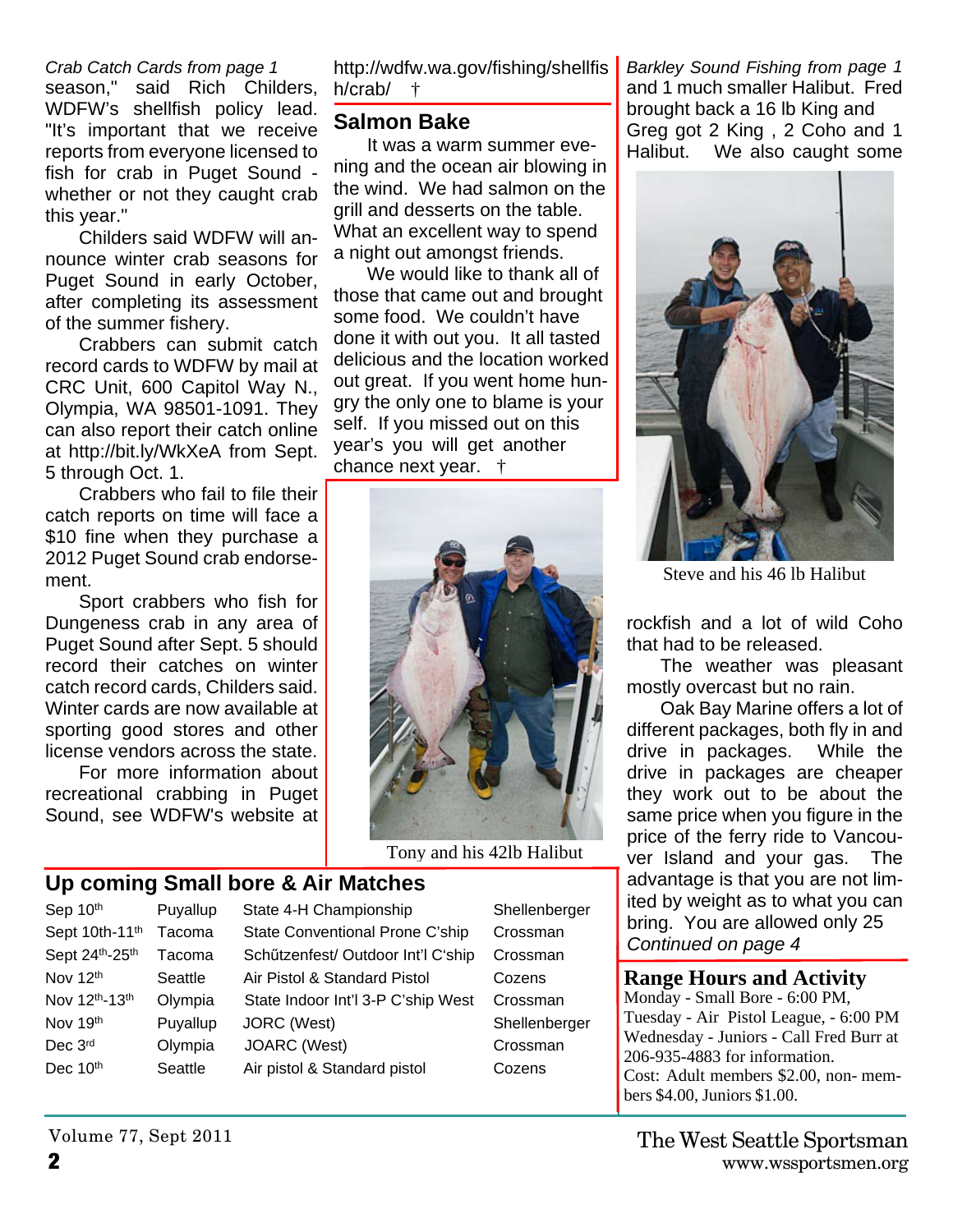#### **The West Seattle Sportsmen's Club Sponsors of the Roger Dahl Rifle Training Range**

President – Tony Olszewski 425-226-5643 Greg Boyd 206-965-9629 Fred Burr Vice Pres. – Steve Loo Fred Burr 206-935-4883 Secretary – Kristin Shamek 206-940-8729 Richard George Frank Novito Treasurer – Cam Robison Roz & Jerry Mascio<br>
Rec. Sec. – Eric Iwamoto Roz & Jerry Mascio<br>
Contact us at: info@wssportsmen.org

#### **OFFICERS TRUSTEES LIFE TIME MEMBERS**

*Continued on page 4*



Sept 7<sup>th</sup> - Club Meeting Sept 21<sup>st</sup> - Board Meeting

 Quail opens Oct 5<sup>th</sup> - Club Meeting Oct 22nd - East Side

Pheasant opens

Oct 1<sup>st</sup> - East Side

**E v e n t s C a l e n d a r**

Contact us at: info@wssportsmen.org

Rolf's Cooking Corner

#### **Salmon- Veggie Bake**

#### Ingredients: 1 lb skinless salmon fillet 2 cups thinly sliced carrots 2 cups sliced mushrooms ½ cup sliced green onions 2 tsp finely shredded orange peel 2 tsp oregano fresh or ½ tsp dried 4 gloves garlic, halved ¼ tsp salt ¼ tsp black pepper 4 tsp olive oil Salt and pepper 2 medium oranges thinly sliced<br>4 sp sprigs fresh oregano

(optional)

1. Thaw fish, rinse, pat dry. Cut into 4 serving size pieces. Set aside. In a small saucepan cook carrots, covered in a small amount of boiling water for 2



mins. Drain and set aside. Tear off 4 pieces of foils about 24in x 18in. Fold in half to make 12x18 pieces.

- 2. In a large bowl combine carrots, mushrooms, green onions, orange peel, oregano, garlic, ¼ tsp salt and ¼ tsp programs to have at the pepper. Toss gently to combine.
- 3. Divide vegetables among the 4 pieces of foil placing vegetables in the center. Place 1 piece of salmon on top of the vegetables. Drizzle 1 tsp olive oil over the piece of salmon. Sprinkle lightly with additional salt and pepper to taste. Top with orange slices and oregano if desired. Bring together the edges of the foil and seal to form a packet with enough room for steam to build up. Place on a baking pan.

If you have any ideas for club meetings or any good outing ideas let one of the Officers or Trustees know. You may contact us at: info@wssportsmen.org

| <b>New</b>                                                                                                | <b>MEMBERSHIP APPLICATION</b><br><b>WEST SEATTLE SPORTSMEN'S CLUB</b> | <b>Renewal</b>                                                                                                                                                                                                                                                                                                                                                                                                                                                                     |  |  |
|-----------------------------------------------------------------------------------------------------------|-----------------------------------------------------------------------|------------------------------------------------------------------------------------------------------------------------------------------------------------------------------------------------------------------------------------------------------------------------------------------------------------------------------------------------------------------------------------------------------------------------------------------------------------------------------------|--|--|
|                                                                                                           |                                                                       | <b>Date</b>                                                                                                                                                                                                                                                                                                                                                                                                                                                                        |  |  |
| payment of one year's dues.<br>a true sportsman both in the field and to my brother members at all times. |                                                                       | washington, being interested in the<br>propagation and conservation of game birds, game animals, and fish in the State of Washington, do hereby apply<br>for membership in the WEST SEATTLE SPORTSMEN'S CLUB and tender herewith the sum of \$<br>"I solemnly swear that I will abide by the Constitution and By-Laws of the West Seattle Sportsmen's Club and<br>help in its up-building and I will not willfully disobey the Game Laws wherever I fish or hunt. I will always be |  |  |
|                                                                                                           | If you would like to                                                  |                                                                                                                                                                                                                                                                                                                                                                                                                                                                                    |  |  |
|                                                                                                           | newsletter by email                                                   | receive the Club                                                                                                                                                                                                                                                                                                                                                                                                                                                                   |  |  |
|                                                                                                           | check here.                                                           |                                                                                                                                                                                                                                                                                                                                                                                                                                                                                    |  |  |
|                                                                                                           |                                                                       |                                                                                                                                                                                                                                                                                                                                                                                                                                                                                    |  |  |
| (New Only)                                                                                                |                                                                       |                                                                                                                                                                                                                                                                                                                                                                                                                                                                                    |  |  |
| The West Seattle Sportsman                                                                                |                                                                       | Volume 77, Sept 2011                                                                                                                                                                                                                                                                                                                                                                                                                                                               |  |  |

www.wssportsmen.org **3** The West Seattle Sportsman